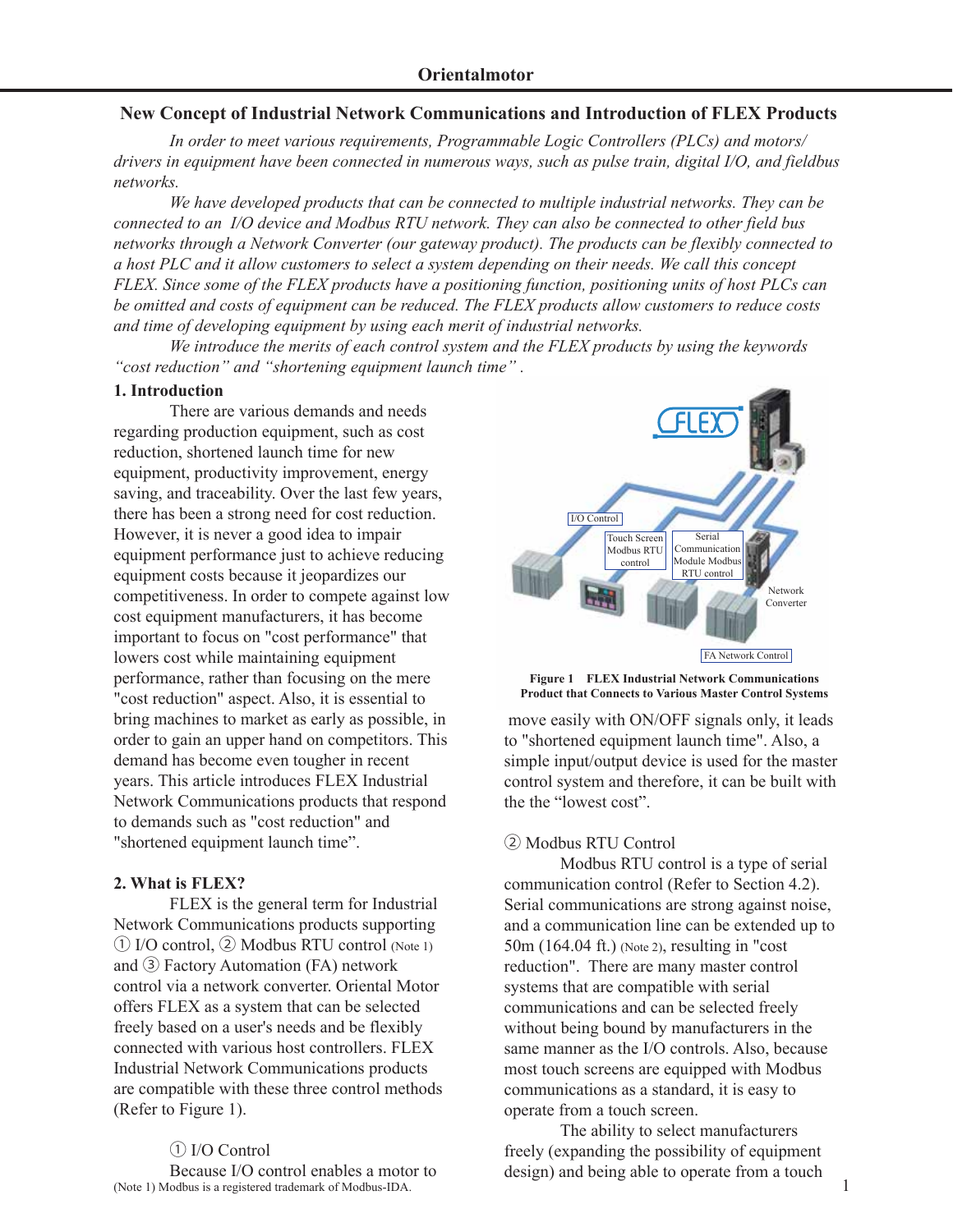screen easily leads to "shortened time to launch a new equipment".

③ Factory Automation (FA) Network Control via Network Converter

 Factory Automation (FA) network control via a network converter is available with products that can be connected with **CC-Link, MECHATROLINK- II / III, or Ether CAT** . Because FA network requires less wiring, as the number of motors increases, "cost reduction" becomes more evident. FA network automatically transmits and receives data via a dedicated communication IC. Therefore, a motor can be operated in the sense as the I/O control. This also leads to "shortened time to launch new equipment".

 Accordingly, FLEX products connect to various kinds of master control systems because of compatibility with the Industrial Network Communications, and thus fully utilize the advantages of each product. Stepper motors and hollow rotary actuators featuring positioning control, and brushless motors featuring speed control are available as part of FLEX's product lines (Refer to Figure 2). By using FLEX products, motors with different purposes of operation can be connected with the same control (connection) method.



**Communications Products**

### **3**.**Built-in Controller (Stored Data) Type 3.1**.**What Is Built-in Controller (Stored Data) Type?**

 Along with a motor and driver (amplifier), positioning control motors epitomized by servo motors and stepper motors require a pulse generator, which is also called a positioning module or controller for PLC (Refer to Figure 3).

 For Oriental Motor's FLEX Industrial Network Connections product lines, particularly the positioning control stepper motors, drivers are equipped with the pulse generator, and thus the pulse generator (positioning module for PLC)

(Note 2) The maximum extension length of 50m (164.04 ft.) is the specification for Oriental Motor's products which are compatible with Modbus.

can be eliminated from master control systems. This results in "overall cost reduction" of the equipment (Refer to Figure 4)



 Also, the built-in pulse generator in the driver is not a mere pulse generator, but it also has various functions that can be utilized for the positioning control.Various positioning functions are introduced in the next chapter.

# **3.2**.**Various Functions of Built-in Controller (Stored Data) Type**

## **3.2.1**.**Operating Function that Can Set Stopping Time**

 There is a function called the "linked operation 2", which is suitable for a simple back-and-forth operation, that allows presetting the traveling amount and speed. It simplifies the starting signal with a single ON switch (Refer to Figure 5).



**Figure 5 Operating Pattern Example of Linked Operation 2**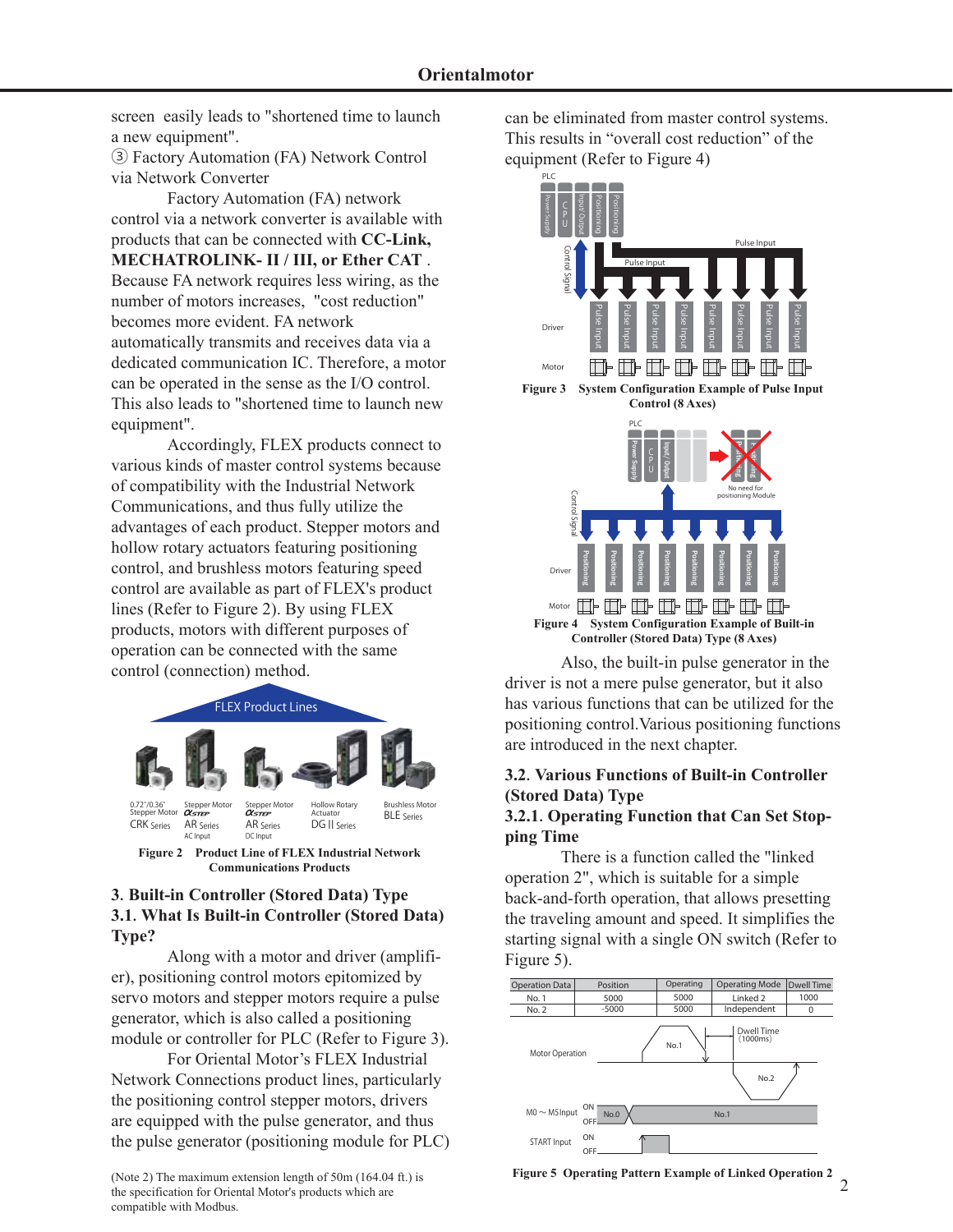The "linked operation 2" function allows the stopping time (dwell time) to be set from operation to operation via a driver. Therefore, a simple back-and-forth operation can be conducted with a single starting signal. This is suitable for an application that brings the load back to the original position automatically at work completion, for example. With this function, the PLC programming creation load (design man-hour) can be eliminated.

### **3.2.2**.**Operating Function that Sequentially Executes Positioning Operation**

 For applications such as conveyor and stocker transportation, which require regular feed (pitch feed), a function called the "sequential positioning operation" is convenient. The "sequential positioning operation" is a function that executes operating data numbers in sequence every time the starting signal turns on.

| <b>Operation Data</b> | Position | Operating | Operating<br>Mode | Sequential<br>Positioning |  |  |
|-----------------------|----------|-----------|-------------------|---------------------------|--|--|
| No. 0                 | 2000     | 2000      | Independent       | Enabled                   |  |  |
| No. 1                 | 2500     | 3000      | Linked            | Enabled                   |  |  |
| No. 2                 | 5000     | 6000      | Linked            | Enabled                   |  |  |
| No.3                  | 700      | 1000      | Independent       | Enabled                   |  |  |
| No. 4                 | $-4000$  | 3000      | Independent       | Enabled                   |  |  |
| No. 5                 | $-6000$  | 3500      | Independent       | Disabled                  |  |  |



**Figure 6 Operating Pattern Example of Sequential Positioning** 

 By presetting the values, such as the traveling amount, speed and operating functions, and repeating the starting signal ON/OFF (ON/OFF of I/O signals), various kinds of operating patterns can be executed. In addition, most of the functions for the PLC positioning module, such as the return-to-home operation and continuous operation (speed-change operation while switching operating data), are built into the driver.

### **3.2.3. Function for Unlimited Operations in the Same Direction**

 When a motor continuously operates in the same direction in the rotational mechanism, and it reaches the maximum value of the

command position, the value changes to the minimum. When the command position circulates like this, it becomes very hard to control the motor position. This problem can be solved by automatically resetting the motor position information to zero at any given point within one rotation or multiple rotations. Oriental Motor calls this function the "round function". This can be used for applications such as an index table and turn table (Refer to Figure 7).



**Figure 7 Application Example of Round Function**

 Also, by combining the round function and the absolute system, which retains and stores the motor position information with the battery backup system, the "operating system of unlimited multiple rotations" can be built with the non-return-to-home operation. This round function is installed on the  $\alpha$ <sub>STEP</sub> AR Series FLEX built-in controller type and the hollow rotary actuator DG II Series FLEX built-in controller type (Refer to Figure 8).



**Figure 8 DG II Series and AR Series AC Power Supply** 

## **3.2.4**.**Deviation Abnormality Detection Function (Encoder Type Motor)**

 The deviation abnormality detection function is available for the 0.72°/0.36° stepper motor and driver package CRK Series FLEX built-in controller type. By using an encoder type motor, it is easier to detect abnormalities such as a positional error of the motor (Refer to Figure 9 and 10).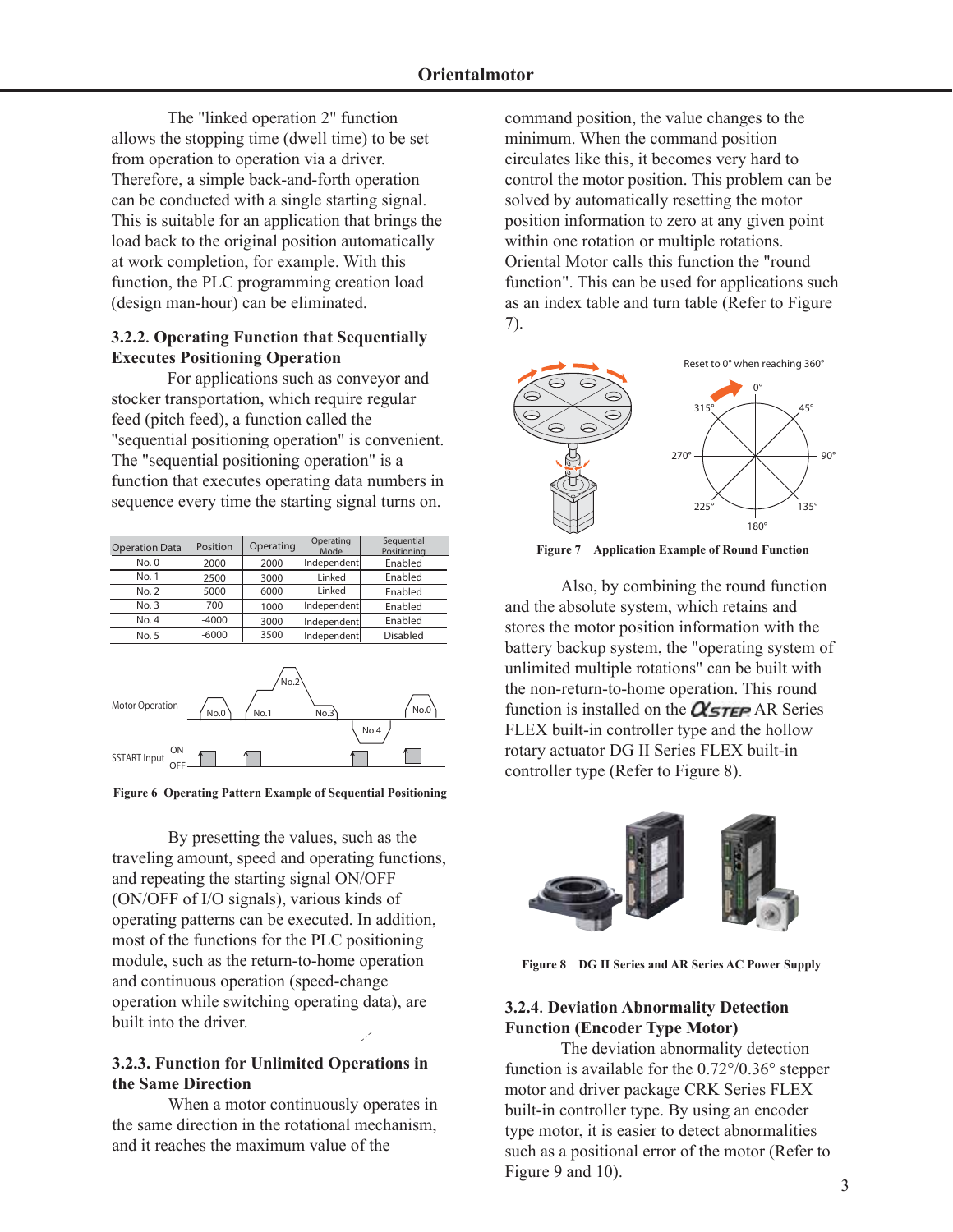

**Figure 9 Diagram of Deviation Abnormality Detection**



**Figure 10 Application Example of Using Deviation Abnormality Detection**

Because it only requires an encoder to be connected to a driver, it is unnecessary to add devices such as a counter module to the host PLC. Therefore, it not only detects a deviation abnormality at a low cost, but also eliminates the programming labor for the host PLC to calculate the deviation abnormality, resulting in shorter equipment launch time.

 The built-in controller (stored data) type is equipped with the function of a positioning module for the PLC, along with the function as described above. Accordingly, it does not require a positioning module for the PLC, making it easier for users to control the objective performance.

### **4**.**Various Control Methods of FLEX 4.1**.**I/O Control**

 The I/O control monitors the motor using the I/O signal terminals on the front of the driver (Refer to Figure 11).



 Because the I/O control directly turns the I/O signals on and off, it has the least lag among the Industrial Network Comunications methods. For the equipment with a tight takt time, either this I/O control or the pulse input control is suitable.

 Also, a motor is easily controlled with a simple ON/OFF of the I/O signals with the relay control and therefore, the PLC programming can be done easily, contributing to a shorter equipment launch time. For simple equipment, a motor can be operated with an external switch and without a host PLC, reducing cost.

 On the other hand, disadvantages of the I/O control are that multiple wires are required and operating data (traveling amount and speed) cannot be rewritten freely. Therefore, the I/O control is limited to applications that operating patterns are predetermined per load. These disadvantages can be resolved with the Modbus RTU control and the Factory Automation (FA) network control via a network converter.

#### **4.2**.**Modbus RTU Control**

 Modbus is a serial communication protocol (communication procedure) primarily used with a PLC and was developed by Modicon Inc. (AEG Schneider Automation International S.A.S). Its protocol specifications have been published across the globe. It has been used in many industrial fields such as a barcode/reader, RFID (IC tag, etc.), displacement sensor, load cell, thermal regulator and vision sensor (camera). Many devices, such as an inverter, are now compatible with Modbus. In order to use the Modbus control with a host PLC, a serial communication module is required (Refer to Figure 12).



**Figure 12 Motor Control via Modbus RTU Connection**

**Figure 11 Motor Control via I/O Connection**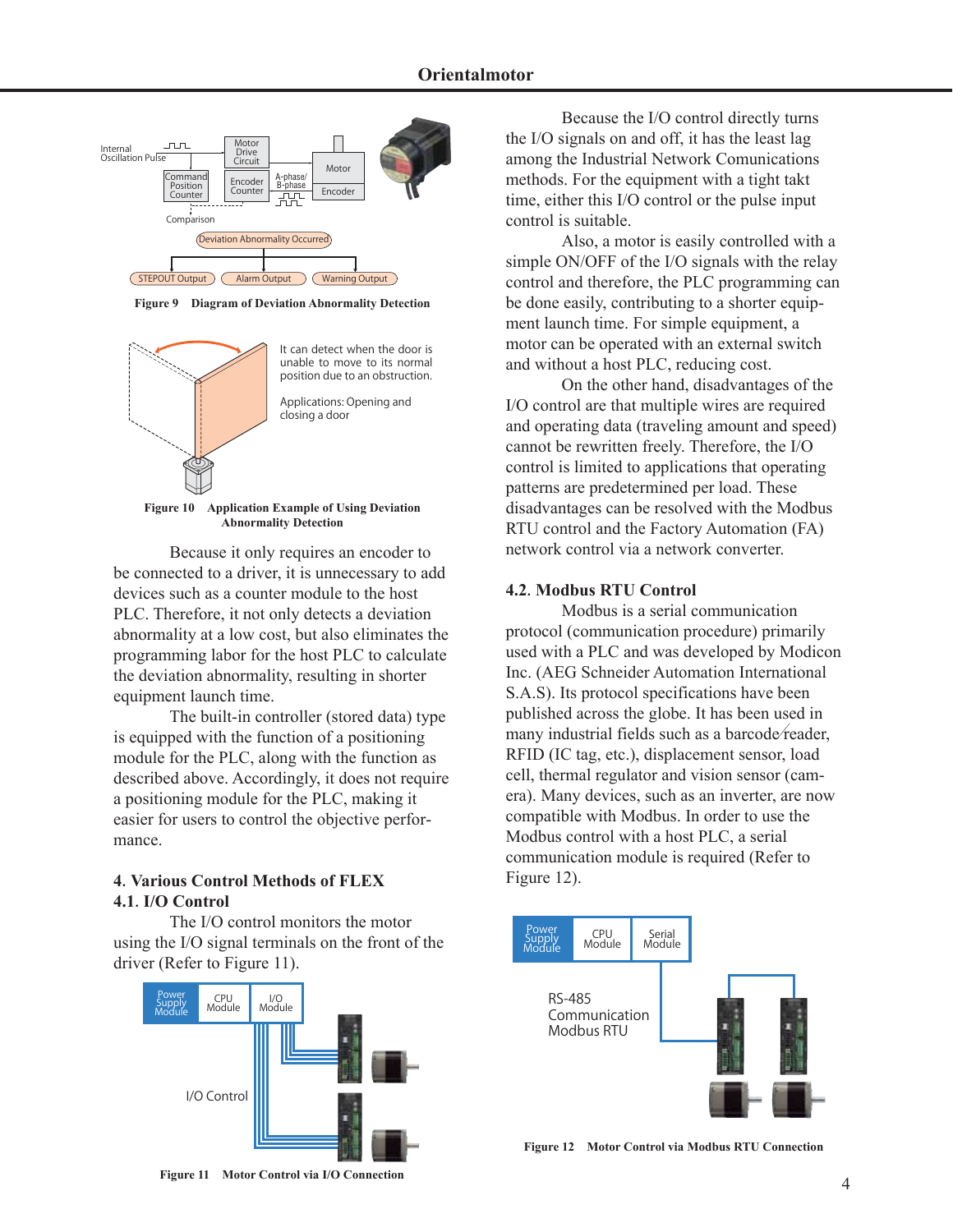In regard to touch screens, most manufacturers install the Modbus communication protocol as standard and therefore, it is easy to communicate once the serial communication method is set with Modbus RTU. As described above, Modbus has various kinds of connection devices. Because Oriental Motor's products are capable of connecting up to 31 axes to one Modbus master controller, cost reduction is possible as a positioning module for the PLC is not required. What the Modbus control is capable of is, that in addition to starting and stopping the motor, operating data, such as the traveling amount and speed, can be rewritten freely, which the I/O control cannot do. Parameters, such as running current, can also be changed. Furthermore, it is capable of obtaining various kinds of information such as alarm codes, and it is also capable of monitoring positioning information of a motor.

 These advantages are applied to not only the Modbus control, but also the Factory Automation (FA) network control via a network converter, which will be discussed in the following section. The following is an application example of combining the I/O control and Modbus control (Refer to Figure 13). In general, a motor is driven by the I/O control and touch screens are used when the traveling amount and speed need to be changed (during model change, etc.).

 This configuration is achieved with the "lowest cost" and reduces the design man-hour for PLC programming. Also, it takes about 10ms to start the I/O control, thus takt time can be shortened.

《Performing with Touch Screen》



**Figure 13 Combination of I/O Control and Touch Screen (Modbus) Control**

 For the inverter control, the speed command via analog voltage or analog volume used to be the mainstream method, but the digital control via Modbus communication has become more popular recently (Refer to Figure 14).



**Figure 14 Modbuc Control Configuration of brushless Motor BLE Series Industrial network Communications**

 Contrary to the analog control, advantages of the digital control via Modbus communication are that the digital control is strong against noise and is capable of extending the wiring length. Oriental Motor's speed control motor, brushless BLE Series, is compatible with the Modbus RTU control.

### **4.3**.**Factory Automation (FA) Network Control (via Network Converter)**

 There are several leading protocols of the Factory Automation (FA) network control, such as DeviceNet, CC-Link, MECHATROLINK, SSCNET, Modbus and CANopen. Recently, other network controls, such as Ethernet based EtherCAT, EtherNet/IP, PROFINET and CC-Link/IE, have started to gain popularity. A network converter is a protocol converting device that converts FA network's protocol into Modbus (RT)/ RS-485 protocol in order to control FLEX Industrial Network Communications products under various FA networks (Refer to Figure 15).



**Figure 15 System Configuration via Network Converter**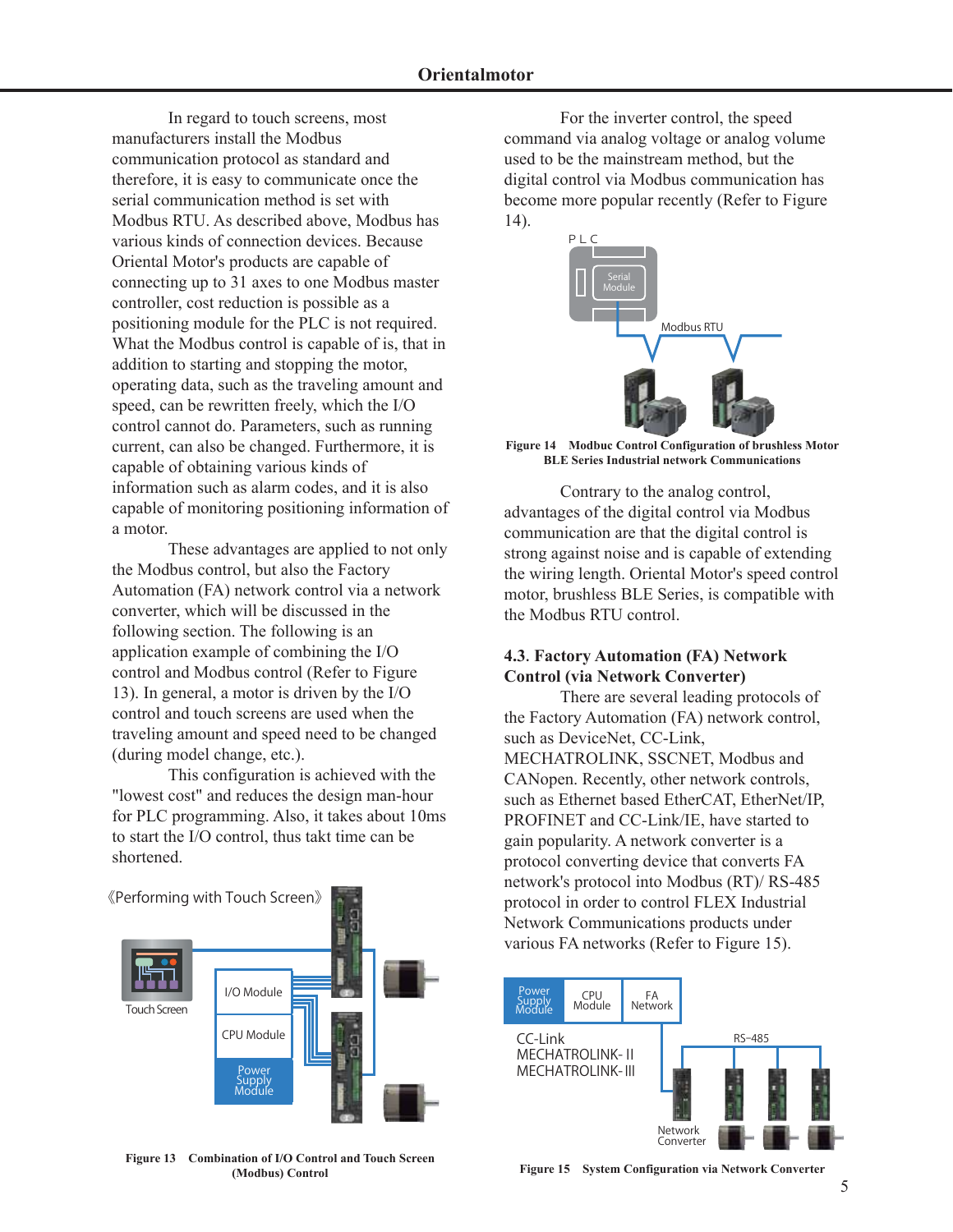In terms of the network converter, various converter products are available from Oriental Motor that are compatible with EtherCAT, CC-Link, MECHATROLINK- II and MECHATROLINK- III, in order to meet demands for network.

 In other words, without modifying mechanism designs or diagrams for products, such as a driver and motor located below the network converter, this enables it to be compatible with various kinds of FA Industrial Network Communications, reducing design man-hour. By employing a network converter, it is possible to easily achieve equipment variations that are compatible with every network.

 Because the network converter is compatible with a wide variety of networks, it requires much less wiring, whereas the I/O control requires wiring of multiple I/O signals. Not only is wiring made simpler, but wiring labor and mistakes are reduced. In terms of effectiveness and cost, its advantageous effect gets greater as the number of motors increases.

 The network converter via FA network not only starts and stops motors, but also sets parameter and operating data, such as the traveling amount and speed, monitors positioning information of motors, and obtains alarm codes. From the standpoint of the host PLC, it looks as if motors and drivers are connected to the FA network directly and therefore, it is unnecessary to recognize the RS-485 communication control located under the network converter. Furthermore, starting and stopping of motors is controlled as with the I/O control, thus PLC programming can remain very simple.

#### **5**.**Network Converter**

.

 From the standpoint of the FA network (Master) of the host PLC, there is only one network converter. Because more than 10 drivers can be connected beneath the network converter, the maximum number of connectable motors becomes more than that of the FA network specifications. Therefore, it is unnecessary to add another host master, resulting in cost saving. The network converter is the product that allows for equipment to "reduce overall cost".

#### **5.1**.**Structure of Network Converter**

In order for one network converter to control multiple motors, the network converter secures the memory range (Refer to Figure 16)

 The memory range largely consists of two groups; one is the "remote I/O" which is used for motor control, and the other is the "remote register" which reads and writes operating data (traveling amount and speed) and parameters. The remote I/O has all of the driver's I/O information beneath the network converter. Its purpose is to reduce the overall system cost by controlling multiple motors at once with the remote I/O, without increasing the number of host masters.

 As Table 1 indicates, the remote I/O plays a central role in starting and stopping of motors, and this concept is inherited from a network with a simple ON/OFF signal of the I/O to control motors easily. The network converter performs RS-485 communication while distributing signals to a driver from the smallest axis number, and in ascending order at regular intervals per driver (this is called polling). Communication is done in the order corresponding to the number  $\circled{1}$  to  $\circled{2}$  as shown in Figure 16).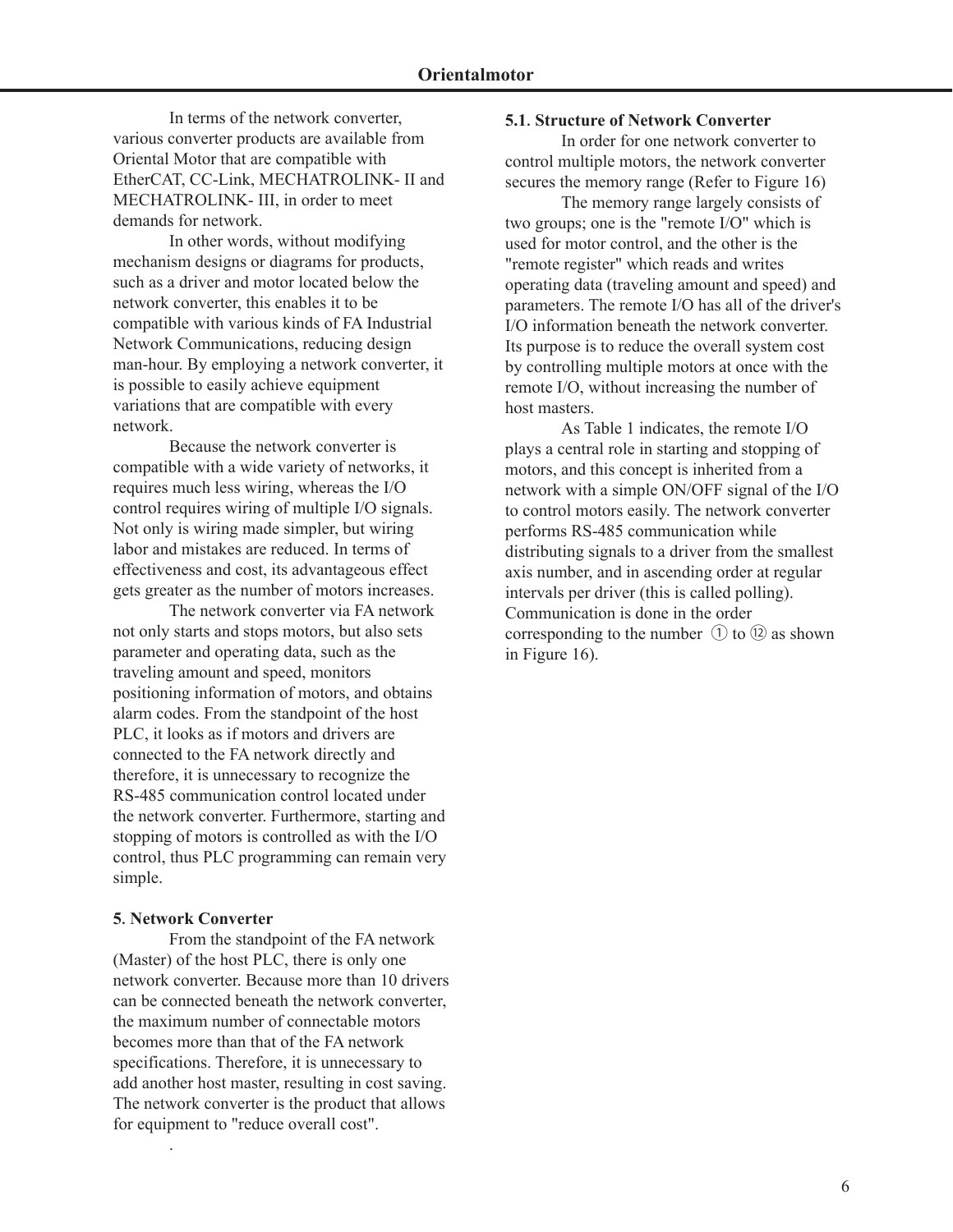

**Figure 16 Association Chart of Memory Range of Network Converter and Driver**

| Table 1 Details of Remote I/O Parts of FLEX Products |
|------------------------------------------------------|
|------------------------------------------------------|

| $\leq$ Remote I/O Input (Master to Network Converter) $\geq$ |            |                  |  |  |                                                                             |     |     |                  |                                         |                    |                      |            |                |                |                |                |  |  |  |
|--------------------------------------------------------------|------------|------------------|--|--|-----------------------------------------------------------------------------|-----|-----|------------------|-----------------------------------------|--------------------|----------------------|------------|----------------|----------------|----------------|----------------|--|--|--|
| Remote I/O                                                   |            | <b>Host Byte</b> |  |  |                                                                             |     |     |                  |                                         |                    | Subordinate Byte     |            |                |                |                |                |  |  |  |
| Input of Each<br>Axis Number                                 |            |                  |  |  | 15 Bit   14 Bit   13 Bit   12 Bit   11 Bit   10 Bit   9 Bit   8 Bit   7 Bit |     |     |                  |                                         | $6 \text{ Bit}$    | $5 \text{ Bit}$      | $4$ Bit    | 3 Bit          | 2 Bit          | <b>Bit</b>     | $0$ Bit        |  |  |  |
| <b>CRK</b> Series                                            |            |                  |  |  | C-ON STOP HOME RVS                                                          |     |     | <b>FWD START</b> |                                         |                    | M <sub>5</sub>       | M4         | M <sub>3</sub> | M <sub>2</sub> | M <sub>1</sub> | M <sub>0</sub> |  |  |  |
| <b>AR</b> Series                                             | <b>RVS</b> | FWD              |  |  | $-JOG$ $ +JOG$ SSTART                                                       | MS2 | MS1 |                  | MS0 Not Used FREE STOP HOMESTART        |                    |                      |            |                | M <sub>2</sub> | M1             | M <sub>0</sub> |  |  |  |
| <b>DG II Series</b>                                          | <b>RVS</b> | FWD              |  |  | -JOG $ +$ JOG SSTART MS2                                                    |     | MS1 |                  | MS0  Not Used   FREE   STOP  HOME START |                    |                      |            |                | M <sub>2</sub> | M <sub>1</sub> | M <sub>0</sub> |  |  |  |
| <b>BLE</b> Series                                            |            |                  |  |  |                                                                             |     |     |                  |                                         | MB-<br><b>FREE</b> | STOP-<br><b>MODE</b> | <b>REV</b> | <b>FWD</b>     | M <sub>2</sub> | M1             | M <sub>0</sub> |  |  |  |

| < Remote I/O Output (Network Converter to Master) > |  |  |  |
|-----------------------------------------------------|--|--|--|
|-----------------------------------------------------|--|--|--|

| Remote I/O<br>Output of Each- |       |    |              |      | <b>Host Byte</b>                                                            |  | Subordinate Byte |  |                 |                |  |                       |       |                                                                                                                                                                                                                                                                             |         |
|-------------------------------|-------|----|--------------|------|-----------------------------------------------------------------------------|--|------------------|--|-----------------|----------------|--|-----------------------|-------|-----------------------------------------------------------------------------------------------------------------------------------------------------------------------------------------------------------------------------------------------------------------------------|---------|
| Axis Number                   |       |    |              |      | 15 Bit   14 Bit   13 Bit   12 Bit   11 Bit   10 Bit   9 Bit   8 Bit   7 Bit |  |                  |  | $6 \text{ Bit}$ | $5 \text{Bit}$ |  | $4 \text{ Bit}$ 3 Bit | 2 Bit | <b>Bit</b>                                                                                                                                                                                                                                                                  | $0$ Bit |
| <b>CRK</b> Series   AREA      |       |    | <b>READY</b> |      |                                                                             |  |                  |  |                 |                |  |                       |       | $\overline{a}$ HOME-P MOVE STEPOUT START R ALM WING   M5 R   M4 R   M3 R   M2 R   M1 R   M0 R                                                                                                                                                                               |         |
| <b>AR</b> Series              | TLC - |    |              |      |                                                                             |  |                  |  |                 |                |  |                       |       | END MOVE TIM AREA3 AREA2 AREA1 S-BSY ALM WING READY HOME-P START R M2 R M1 R M0 R                                                                                                                                                                                           |         |
| <b>DG II Series</b>           | TLC.  |    | END MOVE TIM |      |                                                                             |  |                  |  |                 |                |  |                       |       | $AREA3   AREA2   AREA1   S-BSY   ALM   WING   READY   HOME-P   STATE R   M2 R   M1 R   M0 R$                                                                                                                                                                                |         |
| <b>BLE</b> Series             | TLC.  | VA | MOVE ALARM-  | OUT2 |                                                                             |  |                  |  |                 |                |  |                       |       | $\boxed{\text{S-BSY} \begin{bmatrix} \text{ALARM-}} \text{WING} \end{bmatrix} \begin{bmatrix} \text{STOP-}} \text{REV\_R} \end{bmatrix} \begin{bmatrix} \text{FWD\_R} \end{bmatrix} \begin{bmatrix} \text{M1\_R} \end{bmatrix} \begin{bmatrix} \text{M0\_R} \end{bmatrix}}$ |         |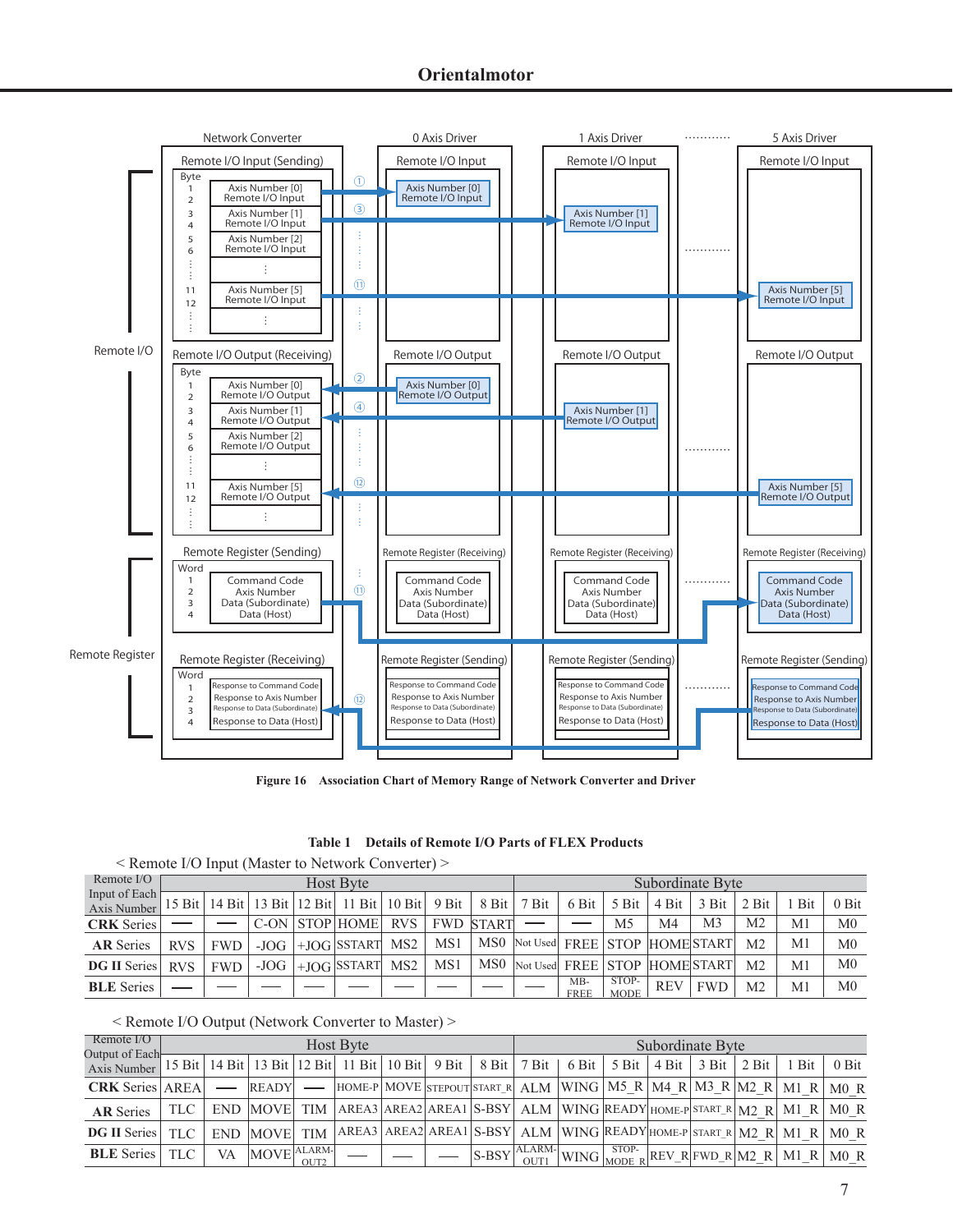Because polling is done at all drivers, the remote I/O, which is involved in motor control, has the up-to-the-minute information at all times. On the other hand, the remote register, which reads and writes data, has adopted a method that accesses a designated axis number only. Figure 16 is an example that the remote register accesses only 5 axis driver (Refer to ⑪ and  $(2)$  in Figure 16).

### **5.2**.**Communication Time Delay of Network Converter**

 Because the network converter performs communication with drivers at a constant frequency per driver (1ms cycle), the more the number of connected drivers increase, the longer RS-485 communication time delay gets.



**Figure 17 System Configuration of Converter Time Delay**

As shown in Figure 17, communication delay is largely classified into three factors; ① PLC's ladder scan time (t<sub>LD</sub>), 2 FA network's time delay (t<sub>FA</sub>), and  $\circled{3}$  Overall time delay of RS-485 (t485).

 The time delay of the overall system (tio) is obtained by the formula below. The delay of the overall system denotes the starting time delay via the remote I/O. For example, it is the time delay until a motor starts moving from the moment when the START signal from the host master turns on.

$$
t_i = t_{LD} + t_{FA} + t_{485} - \cdots - \cdots - \cdots - (1)
$$

t<sub>io</sub>: Time delay of overall system [ms]  $t_{LD}$ : PLC's ladder scan time [ms]  $t_{FA}$ : FA network's time delay [ms]  $t_{485}$ : Overall time delay of RS-485 [ms]

 In regard to ③Overall time delay of RS-485, it becomes greater in proportion to the number of connected drivers, due to the fact that polling is done approximately 1ms cycle per driver. Also, because both  $(2)$  and  $(3)$  are asynchronous communications, ③'s RS-485 communication cycle requires up to 2 cycles. Therefore, ③Overall time delay of RS-485 is obtained by the formula (2).

 $t_{485} = t_{cm} \times 2$  -------------------------------- (2)

 $t_{\text{CMD}}$ : 1 command processing time on RS-485 = Approx. 1ms

n : Number of Connected Drivers

 Accordingly, the time delay of the overall system is obtained by the formula (1) and  $(2)$ , which is  $(3)$ .

 $t_{io} = t_{LD} + t_{FA} + (t_{CMD} \times n \times 2)$  ----------------- (3)

 With the formula (3), the following example explains the case using a CC-Link converter: Let's assume that only one network converter is connected to a CC-Link communication line, and ②FA network's time delay (CC-Link communication's time delay) is approximately 4ms round trip, while tLD (PLC's ladder scan time) is 1ms. Figure 18 shows the calculation results with the formula (3).



**Figure 18 Starting Time Delay of CC-Link Converter**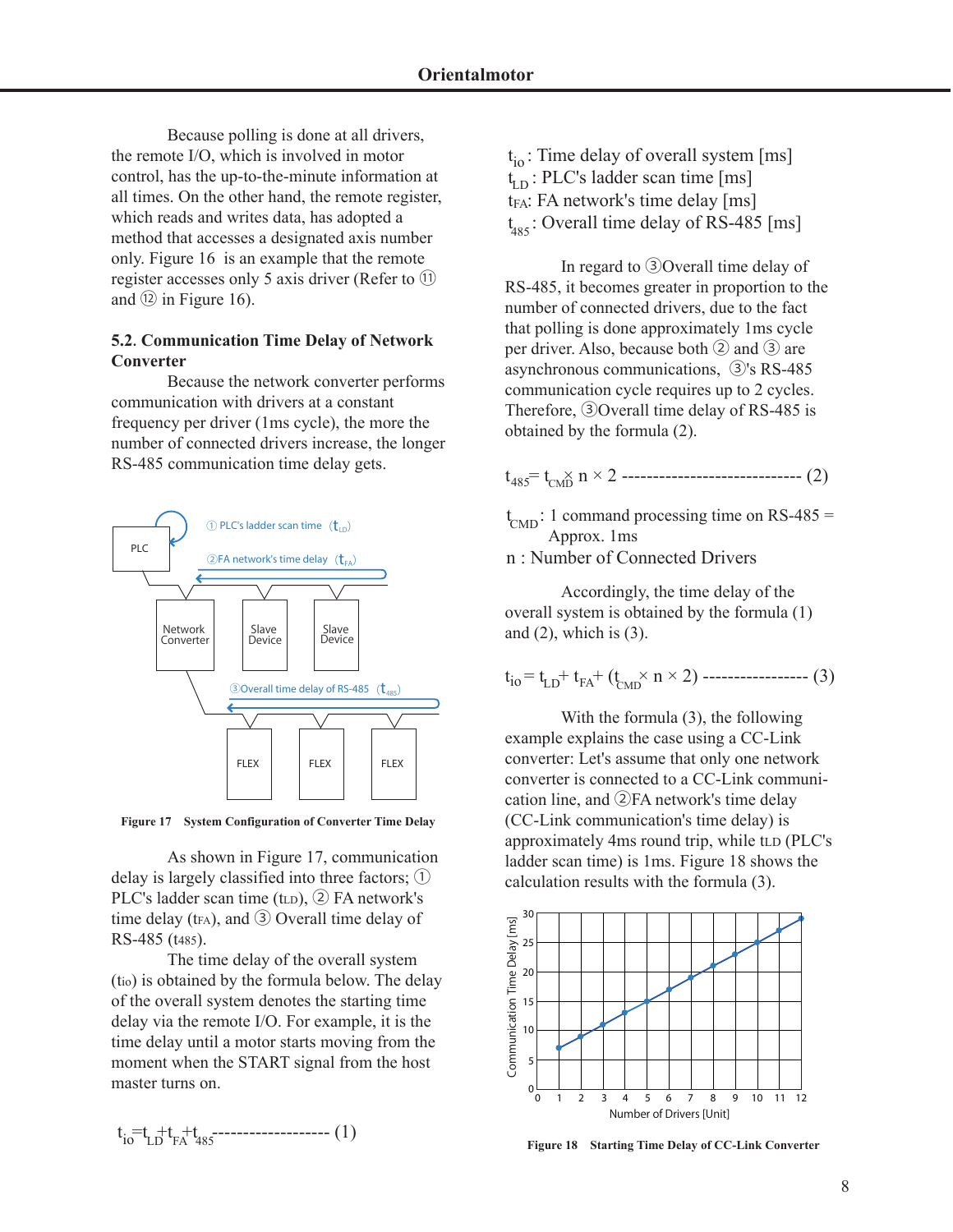According to Figure 18, when simultaneously turning on the starting signal from PLC for the connected 12 units, the motors start moving after approximately 30ms later. What needs to be noted is that the starting signal, which was sent from the host PLC and received at the converter, is distributed via RS-485 communication. Therefore, 12 motors begin to operate in the order of lowest to highest axis number with a minimum of 1ms delay (possible to delay at a maximum of 2 cycles).

 Since there are remote I/Os for all axes, the motor control when starting the motors can be obtained from formula (3).

 However, because there is only one remote register per unit for data transfer, such as a traveling amount change, it is necessary to transfer data for as many drivers as connected in order to rewrite the traveling amount for multiple drivers.

 The following concept explains the data transfer time delay which occurs at the time of the data transfer:

 For data transfer, such as a traveling amount change, the command execution request (D-REQ) is turned on to start the execution, after setting a command code, axis number, and data in the remote register.

 Data transfer is changed per unit, thus it is necessary to turn off the command execution request (D-REQ) before changing the data for the next unit. Turning off the command execution request (D-REQ) is done via PLC programming, while ensuring that the command processing complete (D-END) is turned on (Refer to Figure 19).



**Figure 19 Timing Chart of Data Transfer**

 Therefore, the command execution request (D-REQ) needs to be turned on and off in order to transfer single data. Accordingly, the data transfer time delay can be obtained with the formula (4).

$$
t_{\text{REG}} = t_{\text{io}} \times 2 \times n_d
$$
  
=  $[t_{\text{LD}} + t_{\text{FA}} + (t_{\text{CMD}} \times 2)] \times 2 \times n_d$  ----(4)

 $t_{\rm {rec}}$ : Data transfer time delay [ms]  $r_{\text{REG}}$ . Data transfer time den

 According to Figure 20, if there are 6 units connected to each driver, for example, the data transfer time delay is approximately 400ms when rewriting the traveling amount and speed (total number of data transfer is 12 times).



**Figure 20 Data Transfer Time Delay of CC-Link Converter**

#### **6**.**Summary**

 The use of FLEX Industrial Network Communications contributes to "cost reduction" of the overall equipment and "short equipment launch time". Also, FLEX is compatible with common control methods and therefore, a suitable control method can be freely selected based on a user's needs. In other words, it can connect devices flexibly without being bound by the host system, thus it leads to an increased range of equipment design options. Among the FLEX product lines, stepper motors, linear actuators, hollow rotary actuators and brushless motors are available and these motors can be "connected" with the same connection condition. In order to be compatible with diversified FA networks even further, Oriental Motor will continue to expand the network converter product lines as well as the FLEX product lines including, actuators and servo motors of linear products.